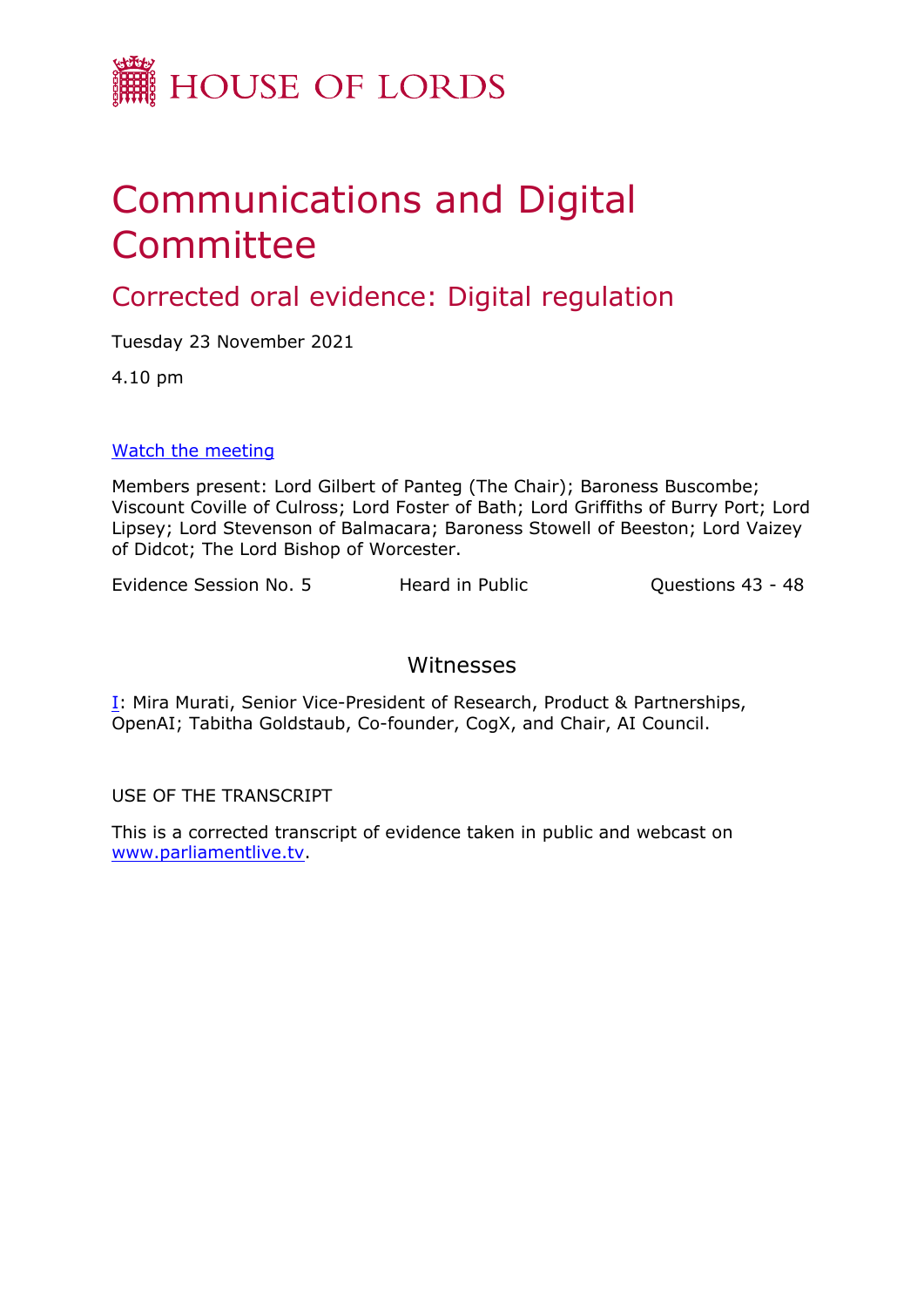### <span id="page-1-0"></span>Examination of witnesses

Mira Murati and Tabitha Goldstaub.

Q43 **The Chair:** Welcome to this virtual session. Mira Murati is senior vicepresident for research at OpenAI, which is a research lab. We look forward to hearing a bit more about that. Tabitha Goldstaub is cofounder of CogX and chair of the UK Government's AI Council. Thank you both very much indeed for joining us and giving us evidence today. The session will be broadcast online, and a transcript will be taken. In the event that we have a short burst of bells, which are the Division Bells here in Parliament, we will pause momentarily but will not suspend the meeting.

I will start by asking you both to say a brief word of introduction, and then we will go to members of the committee and ask questions. In your introduction, could you just briefly summarise the most significant recent developments in AI—artificial intelligence—and, in soothsaying mode, look to the future and tell us how you see the next 10 or 15 years?

*Tabitha Goldstaub:* Thank you very much for the opportunity to join you all today. I wanted to start by making it clear that I am here to represent the views of the AI ecosystem. I am no expert in regulation, but as the chair of the AI Council I am able to share the current temperature from those at the forefront of this research. You ask about significant developments, and we are lucky that we have Mira here from OpenAI, who no doubt will talk about tech developments.

I thought it would be useful for me to focus on the recent shifts in the impact of AI. I am sure you have all heard the stats before, but it is important to remind ourselves that it is predicted that UK GDP will be 10.3% higher in 2030 as a result of AI. That is the equivalent of an additional £232 billion, making it one of the most commercial opportunities in today's economy, according to PWC and others who are predicting these changes.

Unlike some technology fields, the research and the development are happening hand in hand at breakneck speed. It is corporate research and AI, rather than just academia, that is pushing the envelope. Half of the top papers presented at the leading AI conferences are from corporate research centres—Google, Microsoft and Facebook—as well as the big universities.

This means that there is a move away from the open nature of research—only 15% per cent of papers are publishing their code—which obviously harms accountability and reproducibility in AI. But it also means that wonderful things are happening. Companies are being encouraged to use AI, with incredible results. Fifty per cent of companies surveyed by McKinsey confirmed that they have now adopted AI in at least one business function.

AI technologies are expanding in scale, scope and complexity, resulting in a diverse range of applications with relevance in all areas of our social and economic life. In the next five years we will continue to see this pace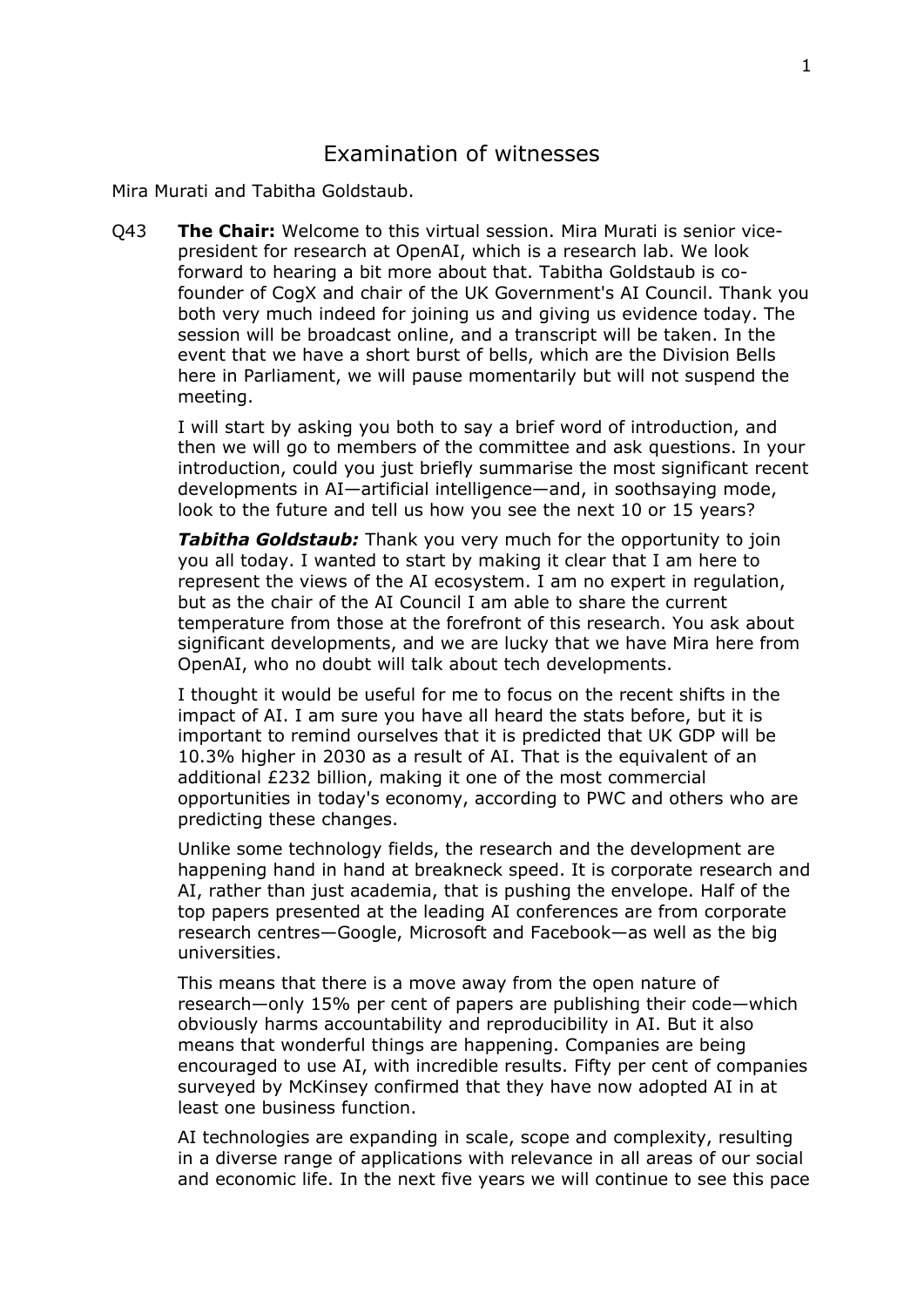increase. AI experts across the globe disagree hugely on what the next 10 to 15 years, as you ask, look like. Everybody still disagrees on how to solve intelligence, even what intelligent intelligence is, and as such it is almost impossible to predict which methods will be the next breakthroughs and in which areas they will be. That is why it is so important that you are looking at regulation now.

The good news is that we are not starting from scratch. There have also been recent developments in the Government's approach to AI. The AI Council published our AI road map earlier this year, which led to the commitments in national AI strategy being published two months ago by DCMS and BEIS. This included the Office for Artificial Intelligence committing to publishing a White Paper on a pro-innovation national position, on governing and regulating AI, and on commissioning the Alan Turing Institute's public policy programme to produce a study on common regulatory capacity for AI. I know that both are going well, which is why I am so thrilled that I get to be here today to answer some of the questions.

**The Chair:** Thank you. We have many more questions for you. Mira, welcome, and thank you for standing in at short notice. We really appreciate it.

*Mira Murati:* Thank you very much for inviting me to speak with you today to introduce OpenAI and to make clear to the committee the perspective that we are bringing. I will tell you briefly about OpenAI and our work. We are a small AI research and deployment company based in San Francisco, and my focus in the company is very much on the development of the technology as well as its deployment. These are the matters that I think about every day, and many of my thoughts today will come from that lens.

Over the past couple of years, we have announced several major advances in AI. In May 2020, we announced GPT-3—GPT stands for generative pretrained transformer. This is an AI system with astounding linguistic competence that is sometimes indistinguishable from what humans can write. It is very interesting, because it is like a chameleon; you can give it any task, and it will adapt to doing that as long as it is in natural language.

When you think about where we were two or three years ago, with textbased systems, you had to have one system that could do, say, customer service for an insurance company, and another AI system that could do code or translation from one language to another. You had to have all these different systems for any specific parts, whereas with GPT-3 you have just one system that can do it all, and it shows the first signs of this general competence in a specific domain.

In January 2021, we announced DALL-E, which is a version of GPT-3 but, instead of text data, we are now introducing text and image pairs. We see that this system is capable of much more. It can do highly realistic and complex images from only a simple description as input. In August 2021, we went from text to text and code, so we built a system that could code in multiple programming languages.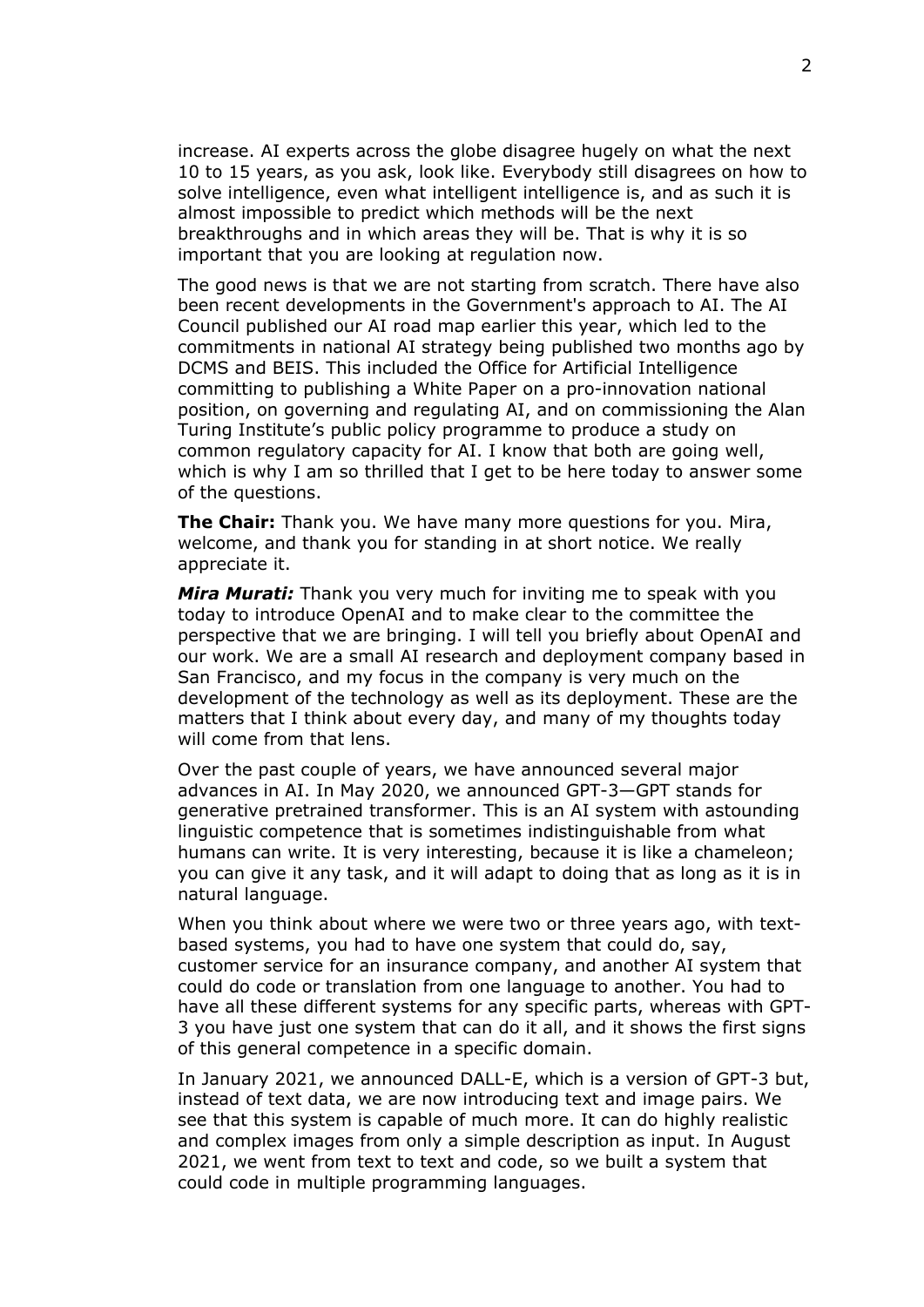We developed each of these systems as part of our effort towards building general-purpose artificial intelligence—what we refer to as AGI and we envisioned this to be highly autonomous systems that outperform humans at most economically valuable tasks. Our mission is to ensure that once we reach AGI we develop and deploy it in ways that benefit all of humanity.

To ensure this, we have also thought about the set-up of our organisation, and we have organised OpenAI as a capped-profit company governed by a non-profit. This means that employees and investors are due limited return and the residual economics flow back to the nonprofit. We have commercial efforts that help us to invest in technology and talent while maintaining the checks and balances that are needed to actualise our mission.

We have a dedicated safety team that works to ensure that we are developing and deploying the technologies in a responsible way. This spans from developing novel safety methods and research for aligning our systems with what humans value to developing mechanisms such as content filters for systems that are already in deployment and ensuring that we remove harmful or toxic content.

Our approach to the development and deployment of these technologies is very much controlled and iterative. We want to test this technology in the real world and react quickly, learn from how developers are using it, and deploy it when we are confident and comfortable that it will be used in the right way at scale. We ensure that all our partners abide by strict use-case guidelines and content restrictions in order to work with us. We also make continual updates to the technology when it is in the field. But we know that, even with all the controls and guidelines that we can put in place, we cannot achieve our mission without regulatory involvement, because we cannot possibly expect every lab or company that is in the AI space to share our commitment to safety. We believe that regulation is essential to build and sustain public trust in the technology and to ensure that it is deployed in a safe, fair and transparent way.

Q44 **Baroness Buscombe:** Mira, where you have just finished is actually the key to all this, is it not? It is how you build public trust in the system. Listening to you both, I feel a huge sense of optimism, but also that I should listen more to those who, like you, can help to explain AI. It is complex, and it is a real challenge for regulators—I am looking at a brief here from our clerk; this has not come from me—to understand how we, for example, audit black-box algorithms whereby it is possible to guess at how the algorithm is working only by observing its effects rather than being able to trace how it operates.

To what extent will AI pose new challenges for regulation? What kind of regulation can we apply that will even begin to keep pace with this fabulous progress—let us call it that—in innovation, but also with the dangers that can come with that? That, of course, is the balance that we think about: how we keep the trust of the public as this progress develops.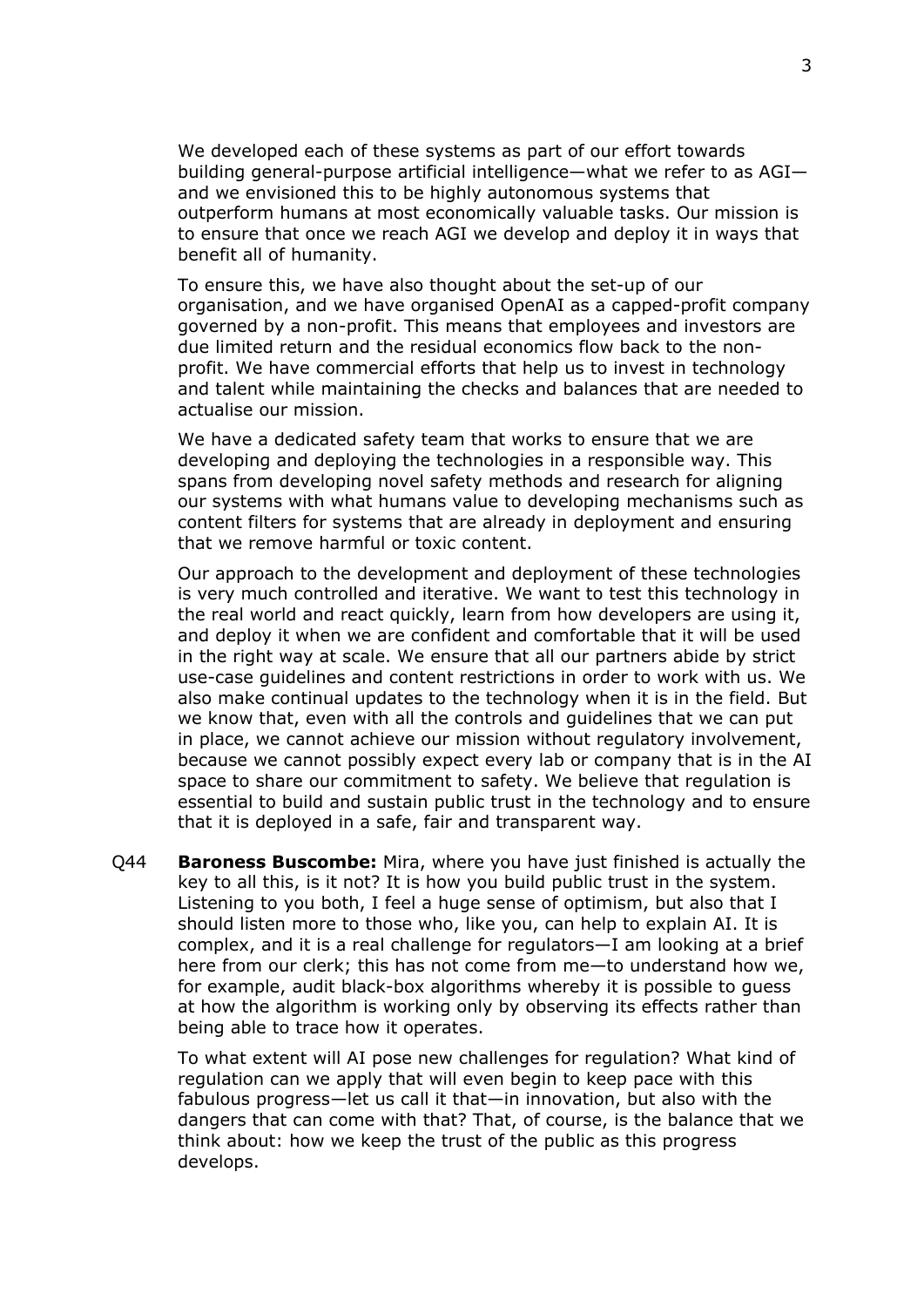*Mira Murati:* There are a few things that regulators can do to keep up with the advancements of these very powerful systems. One is that we are making the systems available through APIs—application programming interfaces. Systems like GPT-3 or Codex are available through APIs.

There are several dozen developers currently building different tools using our API in the UK, and many are using it in ways that we could not have predicted. A company called Elomia, for example, has created an AI companion to help people who are struggling with anxiety or cannot see a therapist. We have teams that monitor how people use the API, and we have policies that will limit harmful behaviour by users and customers, but we are worried that similar tools will proliferate via APIs that are less rigorously managed. We predict that they will have a comparable impact to social media platforms', and perhaps even more so, given the capabilities of these models in the coming decades. Very little attention is being paid to how these systems are being used right now, so this is the time when we can still take action to understand the risks and opportunities of these increasingly powerful AI systems.

More work needs to be done to understand the capabilities and benefits of any of the systems before they become widely available, as well as understanding the trade-offs. We could study the implications of humanlike text and image generation, including the potential for misuse for disinformation purposes, as well as what the implications for economic productivity could be. UK agencies could study these issues directly or fund work by academic researchers on them. Studying this AI API is one thing that that would have high impact.

Another thing would be exploring third-party auditing or evaluation of these AI systems. Regulators will not be able to write rules that capture all the risks of these rapidly evolving AI systems, but they can audit them to make sure that they work in the ways developers say they are using them. Given the complexity and the increased capabilities of the systems, we are currently relying on developers self-reporting on whether the systems that they are building are safe, secure and fair, but regulators need to be able to verify these claims. I think that third-party auditing could strike the right balance between that and developers wanting to protect commercial secrets or privacy of data. Third-party auditors could be given privileged and secure access to private information, and they can be tasked with assessing whether safety claims made by AI companies are accurate.

**Baroness Buscombe:** What you are really talking about is ongoing practical input to pre-empt and prevent to the best of our collective ability to prevent harm. Tabitha, as chair of the UK AI Council, is this at the core of what the AI Council is looking at now? This may not necessarily be just regulation, but let us focus on regulation and how you are tackling it and will embrace it.

*Tabitha Goldstaub:* This is one of the most important areas because, as you said, it is about the pace of change. At the moment, private companies are able to deploy AI systems with potential for substantial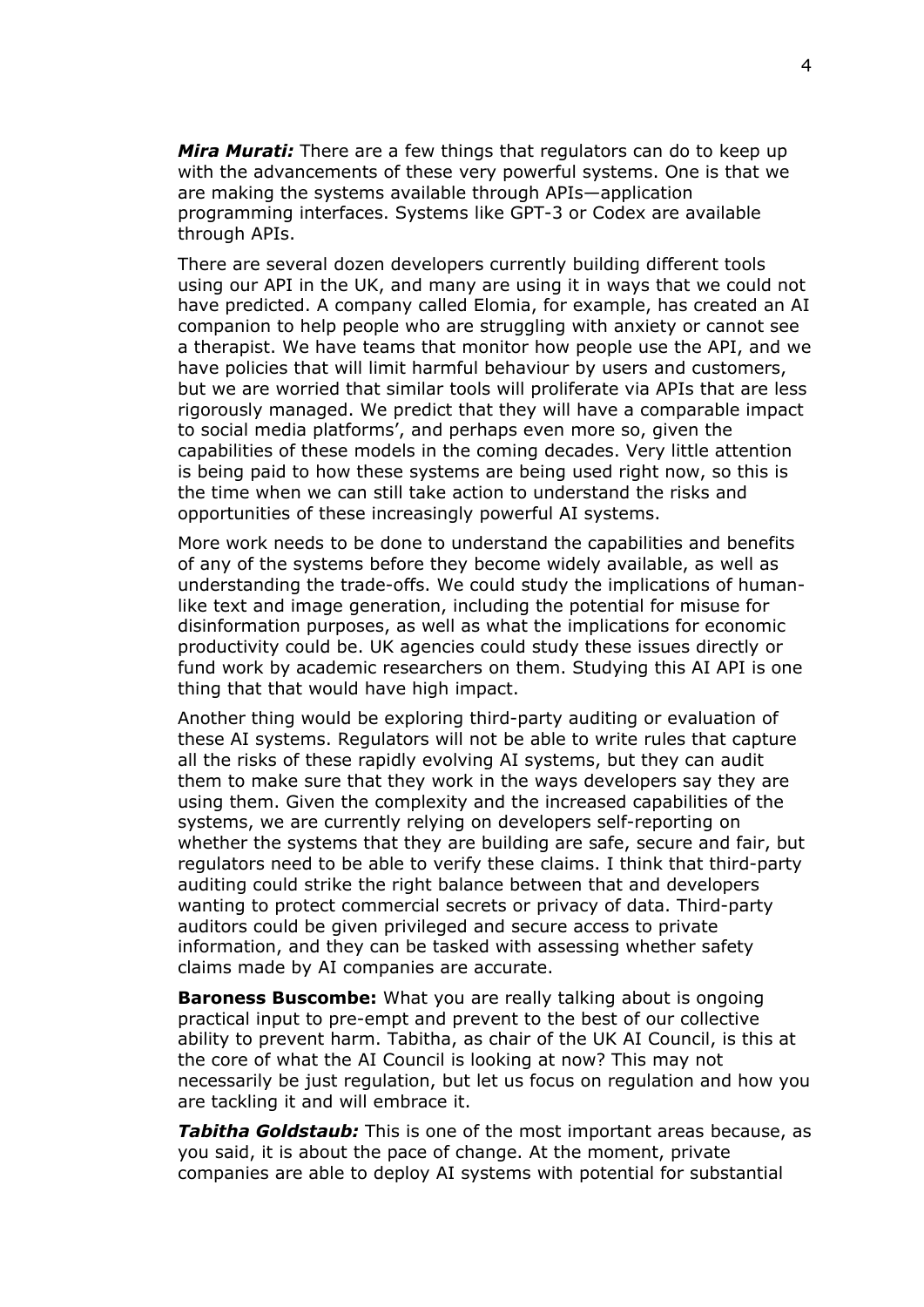harm or misuse in almost unregulated markets. We need to ensure that Governments are able to scrutinise these systems effectively. As we have just heard from Mira, there are some really good ideas out there about how to do that, but ultimately we will need a really special set of skills to do that.

The Alan Turing Institute's new research in this space, commissioned by the Office for Artificial Intelligence although not yet published, is in the process of finding that there really is no common capacity across regulators to be able to do an investigation that has all the things that Mira is talking about—the cognitive skills, the practical abilities, the technical expertise—which are very difficult to get your head around.

It is not just the speed and the skills; there are also three unique areas where AI poses a very different challenge to regulation than we have seen before. There is a sort of grey area of harms. They are raised as technology challenges, but ultimately they are not really technology challenges; they are extensions of non-AI issues, because AI is rapidly developing. They are counterparts of AI systems, the second being the use of AI.

**Baroness Buscombe:** Can you give me an example of that?

*Tabitha Goldstaub:* A good example is if you can see challenges where you have systems where we say, "That was the technology's fault", but really it was the system and the power play around it that made the decisions. Recently, an insurance company called Lemonade decided to use the way you were writing online to see whether you were falsifying a claim. Now, is that an AI problem or is that just an insurance problem? There is a real tension when it comes to how you make these decisions. Also, it might not just be a sector problem, in this case insurance; it is also a business problem, because that could be used in finance. Technically it could be used in any other area—job interviews, for example. That, I think, poses a new challenge that we have not seen before.

**Baroness Buscombe:** In other words, we are spanning everything—in which case, the role that you have is critical to that. Do you feel you have the sufficient tools at the council at the moment to explore a lot of this?

*Tabitha Goldstaub:* I have to be honest. Luckily, the AI Council does not have to resolve these problems. As an independent council, our job is to support the Office for Artificial Intelligence to make good decisions on what the next steps are to be. We are an independent group of 23 members who meet once a quarter. The people who really need to resolve this are the regulators themselves, and they need the support of groups like the Alan Turing Institute and others to come together to think, "How are we going to do this collectively?" The AI Council will be one of those parties, but we are not responsible for navigating this.

Q45 **Baroness Buscombe:** Who is teaching the regulators the questions they need to ask?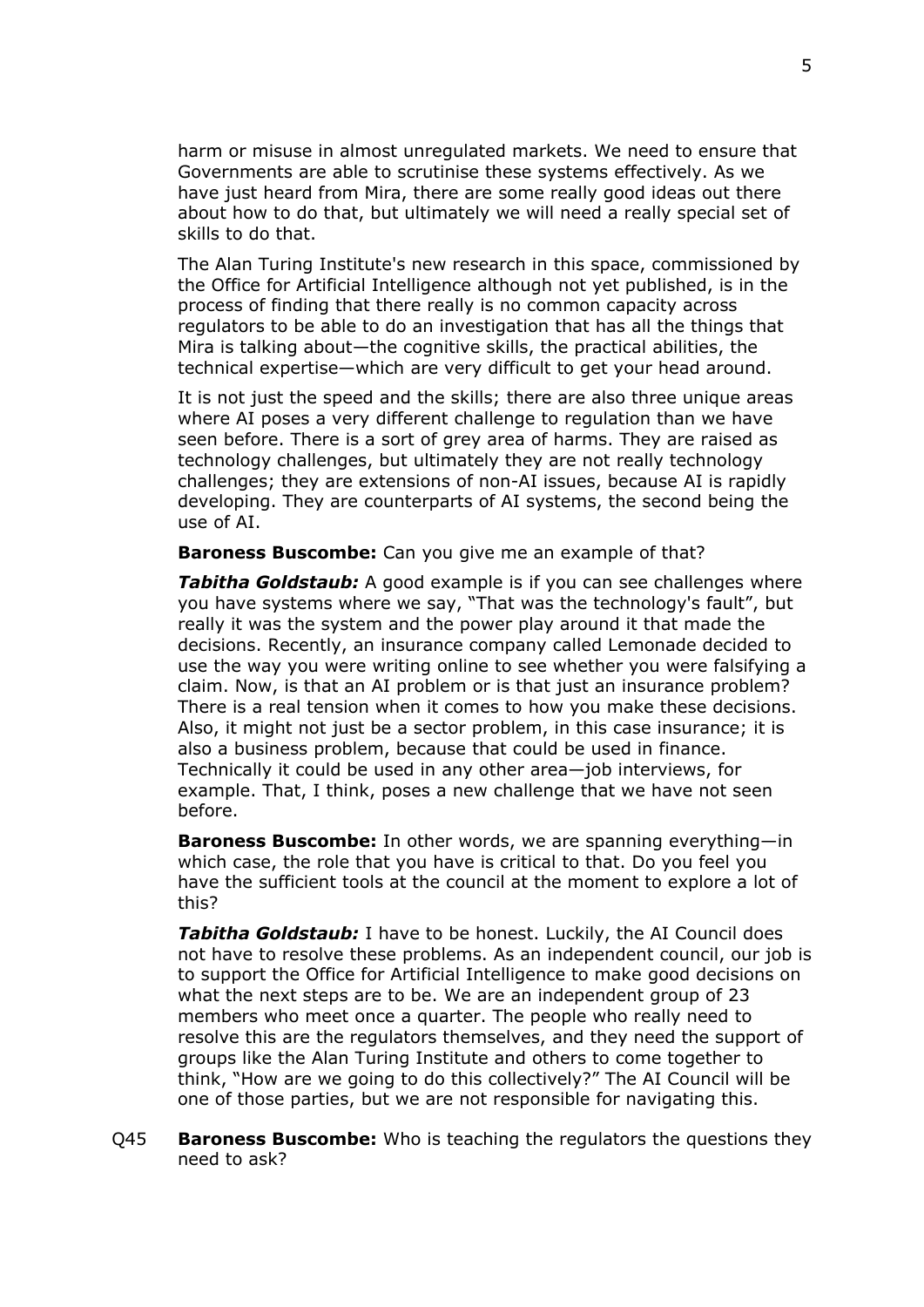*Tabitha Goldstaub:* That is probably the best question. In the last six months we have found that the regulators are doing some incredible work themselves. Let me look up the exact names, otherwise I will get this wrong. Regulators have come together to create a digital regulation co-operation forum, and they are also formalising the existing regulators and AI working group and the Digital Markets Taskforce. We have seen from the Alan Turing research into where the capabilities are that there are pockets, but ultimately we are far from being able to have common capacity across all the regulators to be able to make sure that there is fair distribution of the skills.

So I think the answer, sadly, is no, the regulators do not have the right skill sets, and we will need to bring that together. This is what the Alan Turing Institute's research is looking to do. We should have this published in the new year. It was commissioned by the Office for Artificial Intelligence, so ultimately that should provide us with at least a path to how we will upscale the individual regulators themselves—and not just as individuals; I think the superpower will be once they can come together to see how the AI challenges move across the sectors. The idea that is floating around is thinking about it as a common capacity, a hub for this expertise to come together—not just as regulators, academics, industry, the UK, but all of that together in one place.

Q46 **Lord Foster of Bath:** This has been a fascinating discussion, but it is just worth reflecting on what you, and the AI Council, have said. You said that, "The UK will only feel the full benefits of AI if all parts of society have full confidence in the science and the technologies and in the governance and regulation that enables them".

Following on from what Baroness Buscombe and you have talked about, which is the fact that it is not the AI Council that has to do it, you said, "Actually, it is the regulators who are responsible". But, in truth, if the public are to have confidence in those regulators, they have to have confidence in the regulations themselves. I would be interested in your reflections on that and in particular on the work that has been done by quite a number of very eminent AI companies on self-regulation and whether that is a sufficient starter for 10 at the present time.

Just to make life a bit more confused, I have been looking at the Government's plan for digital regulation, in which they are very clear that they do not want heavy-handed regulation, because they fear that it will stifle innovation and so on. Just develop your thinking on that.

*Tabitha Goldstaub:* Thank you. You have definitely chosen my favourite line from the AI road map and saved me reminding you all of it. That confidence is the most important thing that we have to find. People talk about making sure that we have these trustworthy systems in order to have confidence. There are two parts to this. One, as you say, is that we are starting to see that it is not just about the regulators; it is about the regulation. We have seen, since 2019, the OECD, then the G20 Ministers, then the European Commission all coming out with their principles—or, as they are calling them in some cases, advice—at the same time as the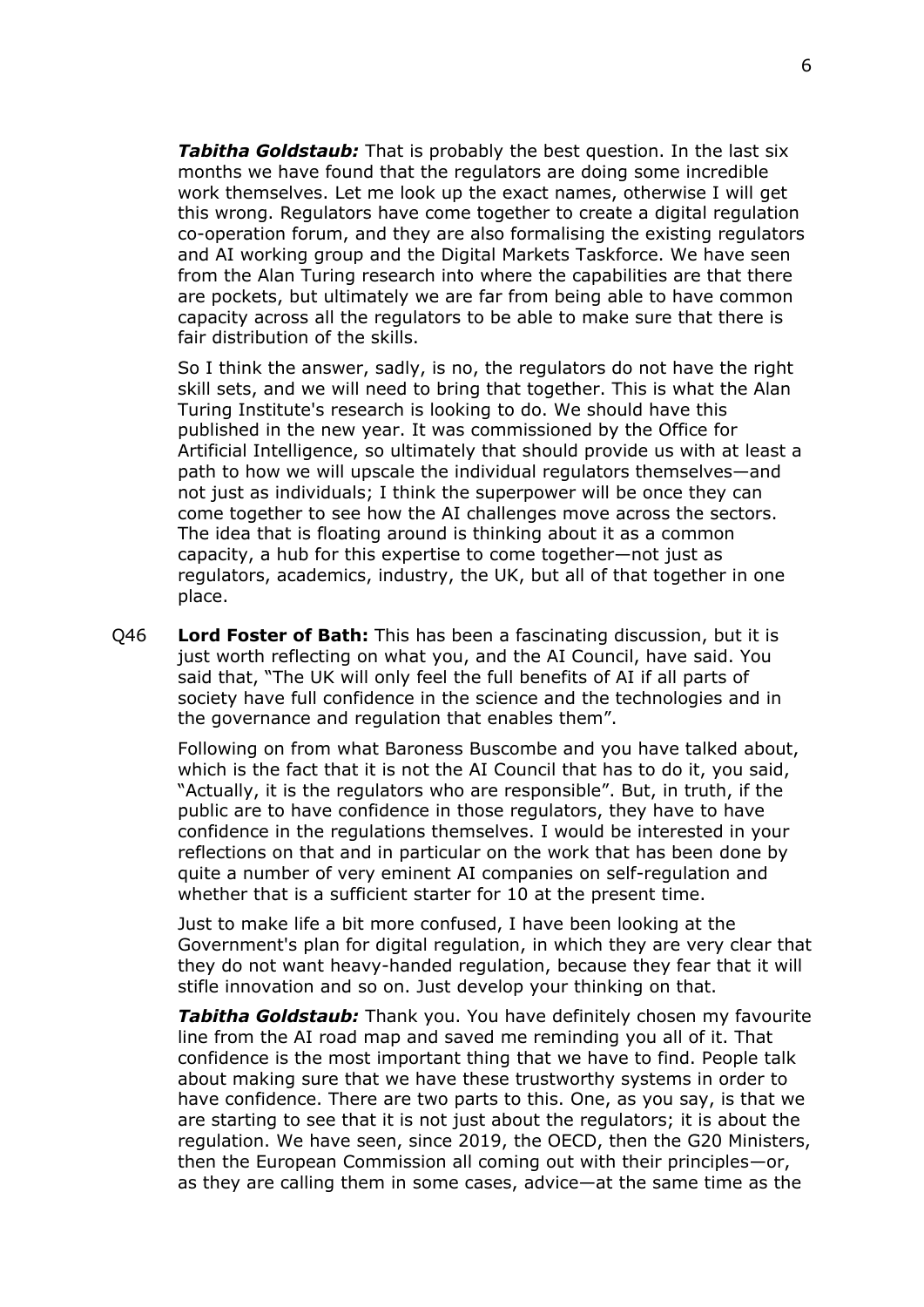big corporates are coming out with their principles and their advice. I think we all realise that that is not enough.

The 2021 European Commission proposals for a harmonised regulation on AI in Europe were really where the rubber hit the road. Some say that that is not the right sentiment, but it excited me because it made me feel like a group of people had come together and said, "Okay, standards and self-regulation are not enough. We need to move to the EU regulation". Now we are obviously starting to see the challenge with the fact that Europe as a whole is behind China and the US in the development of regulations.

What is exciting, I think, is that the UK has a chance to play a leading role in actually being able to speak with one voice, and I am starting to see other countries really look to the UK for leadership on what the actual regulations should be. The European Commission came up with some good and some not so good ideas. Ultimately, whatever they decide will have impact across the whole world in the same way that GDPR has. We have to be a part of, and think about, how the UK is going to regulate. That is why the Office for Artificial Intelligence is set to publish this White Paper in January/February, and I think the AI Council's job is—and I implore you all as your job—to keep the pace and the speed up on this.

The second thing is slightly different, but it is really important to mention. When we talk about ensuring the general public trust, we have to ensure that they actually have the education to do that. In the same road map we also said that having this confidence will really depend on having a data and AI-literate population. No one understands the rights given to them by GDPR, and they very rarely exercise those rights. In order for people to be able to trust, they have to understand the importance. So we stress hugely that it is about teaching the skills needed not just to grow talent, research and build AI, but to ensure that every child leaves school with the basics of AI and data literacy to be able to become engaged, informed, empowered consumers of the technology.

When I hear you talking, I cannot help but think that that is one of the missing pieces when we think about the next step. If we have government making regulations, and regulators regulating, we have to bring the general public into this process or they will feel no sense of comfort in this new world.

*Mira Murati:* To build on what Tabitha was saying, there is certainly a huge void in regulation in this space, and we can incentivise industry standards. It is critical that we develop some broadly agreed regulatorbacked AI safety standards that can be adopted by AI companies as soon as possible. As this technology proliferates and diversifies, it will become increasingly more challenging to rally all, or even most, of the companies around a set of standards.

It would be easier to do it at the stage we are currently at. It will be difficult to come up with reasonable principles, but there are things that we could establish even today, such as industry standards on the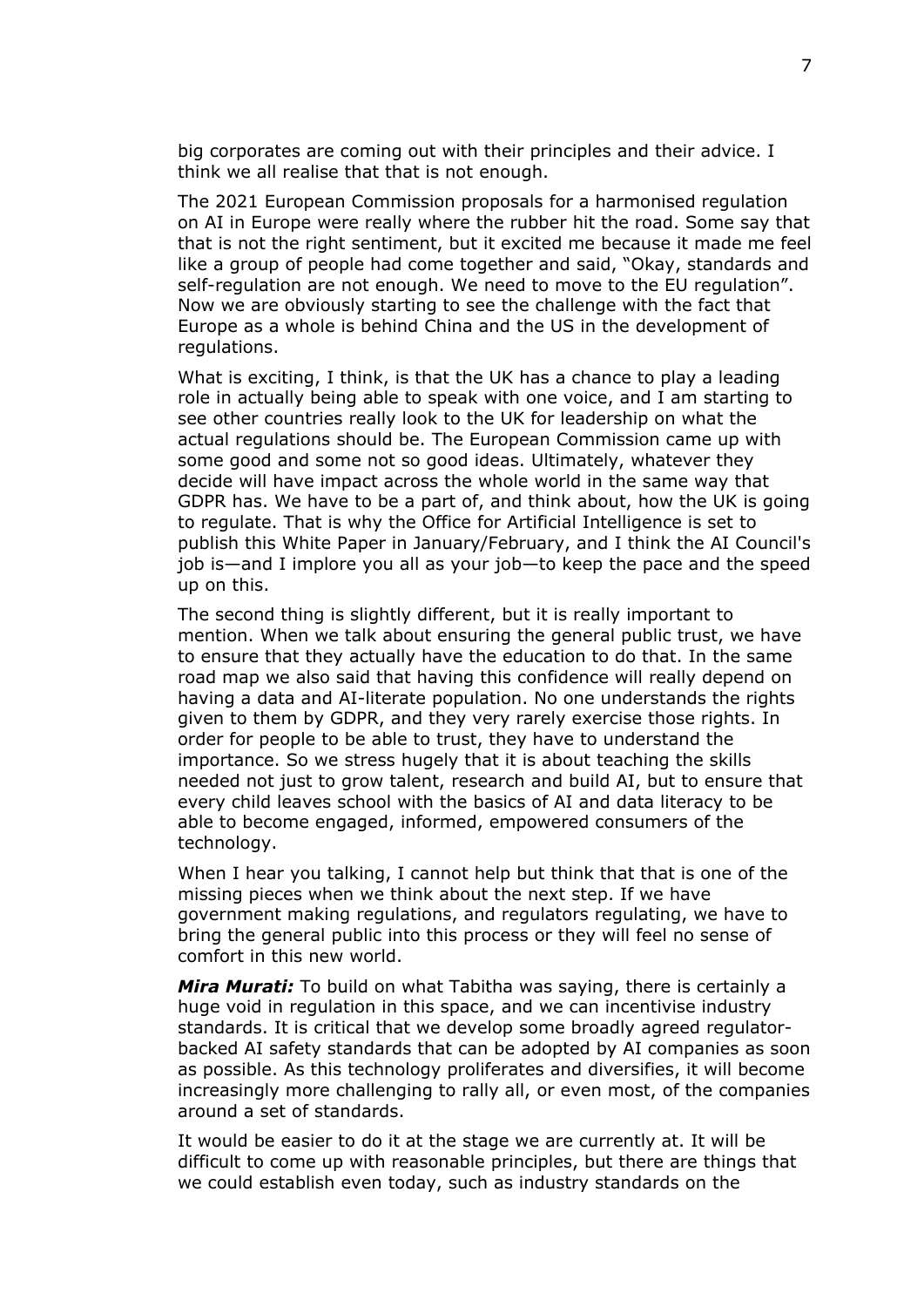explainability of these systems, their robustness, their safety and reliability, and similar key issues that companies can be evaluated against. These are likely the most realistic option for ensuring safe development and deployment, because the safety of the deployment of these systems comes from the design stage, not just at the end when we are thinking about deploying them.

For example, when we released GPT-3 in May 2020 and launched it in our API in June 2020, we had a lot of restrictions in place because we were not sure that it could be used safely and reliably. It was only last week that we felt we had made enough progress on our safety protocols and systems for detecting bad behaviour and figured out how to catch it and how to mitigate it before opening it up for broad access. Sometimes this means that companies will need to move more slowly, which could mean a loss of competitive advantage. Regulator-backed industry standards can ensure that companies that are trying to ensure maximum safety for their users and society overall are not penalised. The large language models like the one we have built with GPT-3 could be a good place to start.

**Lord Foster of Bath:** I entirely accept that the education of the general public is crucially important. The truth for the vast majority of things we have been used to regulating in the past is that a fair proportion of the general public could understand the issues that we are dealing with. I suspect that in this case not necessarily the datasets but the technology that is used in AI will never be understood by the general public. Therefore, reliance and confidence in the regulatory system is absolutely critical.

The Department of Health and Social Care began to have real concern about something as basic as the datasets used in diagnostic AI technologies that were being developed that did not cover people from ethnic minority backgrounds, for example. So there is real concern even about the data, but there is certainly much more of a lack of understanding and potentially concern about the technology. I have not yet got from you a clear understanding of how, given that you, me and the committee want to have trust, we deal with that and give the public the trust in the developments that will be so big over the next few years.

*Mira Murati:* I think this goes to the standards that the regulators can put in place to incentivise a more coherent set of standards for the entire industry. One way to achieve that would be to set in place a standard on transparency and explainability of these AI systems. That does not mean that you have to peer into the depths of the neural networks and understand exactly what is going on, but the mitigations in place could be through the use of the system itself and understanding the strengths, capabilities, risks and hazards.

It goes back to the point I made earlier about auditing these systems rather than trying to keep up with the emergent capabilities. That could be one standard that could unify what the various companies in the industry are doing. Another could be about the reliability and safety of these systems, as with other technologies like automotives and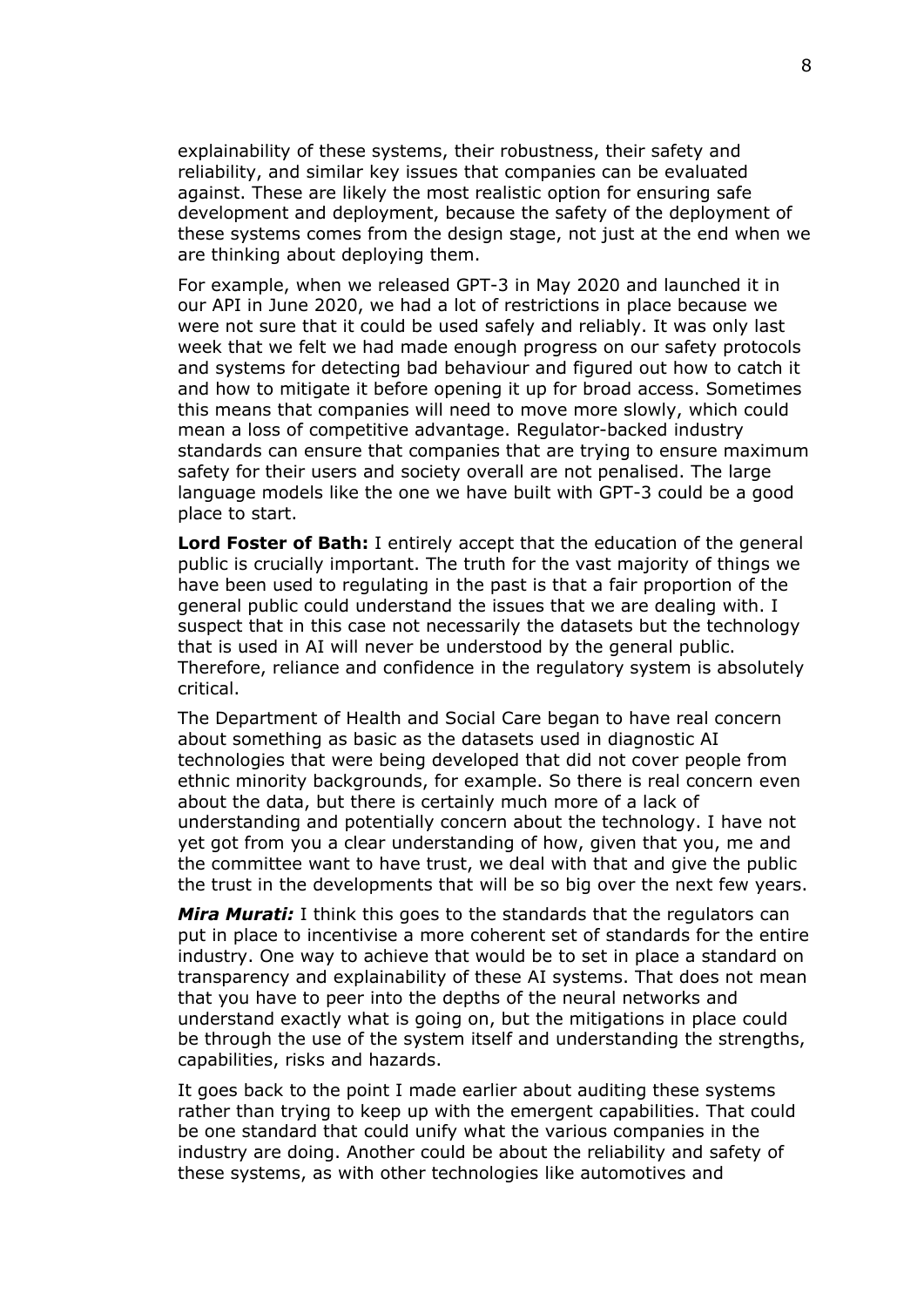aeroplanes for which we have certain standards, and holding companies accountable for deploying the systems safely. Incentivising industry standards would go a long way to building public trust and ensuring safe use.

*Tabitha Goldstaub:* I agree. I often think about a story that Stuart Russell, a professor at Berkeley who is giving the Reith lecture soon, tells about how we do not understand how our car engines work but we trust that the cars will work. It is a really interesting challenge, because although I agree with him I also believe that we need the right leadership in order to make sure that we believe in those things.

Stuart Russell talks about the different types of understanding. You need to be able to learn how to drive a car—you have driving tests in order to do that—but you do not have to understand how to open the bonnet. I do not think that will be enough in the AI world, and I can see from your head shaking that neither do you. I am starting to try to find the experts who are looking more deeply into things like differential privacy and explainability and the sorts of technologies that Mira was talking about, where we can actually say, "No, we'll have to understand those things", coupled with something that Rachel Caldicott, who I know was before you recently, said about the imagining that we can encourage the public to do, which is, "What kind of future do they want?" I do not know how to link those two things together, but that is the space that we have to bring closer in order for this to work. I just do not have the answer.

Q47 **Lord Bishop of Worcester:** Lord Foster has already asked the supplementary question I was going to ask, so we can move straight on. Thank you very much indeed for all that you have given. It has been fascinating and really helpful. You have spoken about the international context. I want to go into that a bit more, if I may.

There is great variation in regulation across the world, and I want us to think about the implications of this for the UK. Last week, Rachel Caldicott pointed out that in the UK we have inherited many communications technologies from the US and different approaches to the freedom of speech. The implication was that we are looked to as a leader, because there is some regulation on freedom of speech that would not be possible in the US, but tech giants might take to it if we went for it here.

On the one hand, I suppose, that encourages a slightly tighter regime than might be possible in the US. Sally Sfeir-Tait pointed out to us that the EU is seen to be a bit heavy handed in its regulation, and we would not want to go in that direction because it would stifle innovation. I wonder where both of you see the international situation. Could you expand on that a bit more and on how you see the UK in the midst of that? Mira, could you give us an international perspective first?

*Mira Murati:* The key here is for the UK, the US and the European Governments to work closely with industry to stay up to speed on the emerging issues. Each of these countries will have to have a view on AI. I think there will be a unification across specific matters that span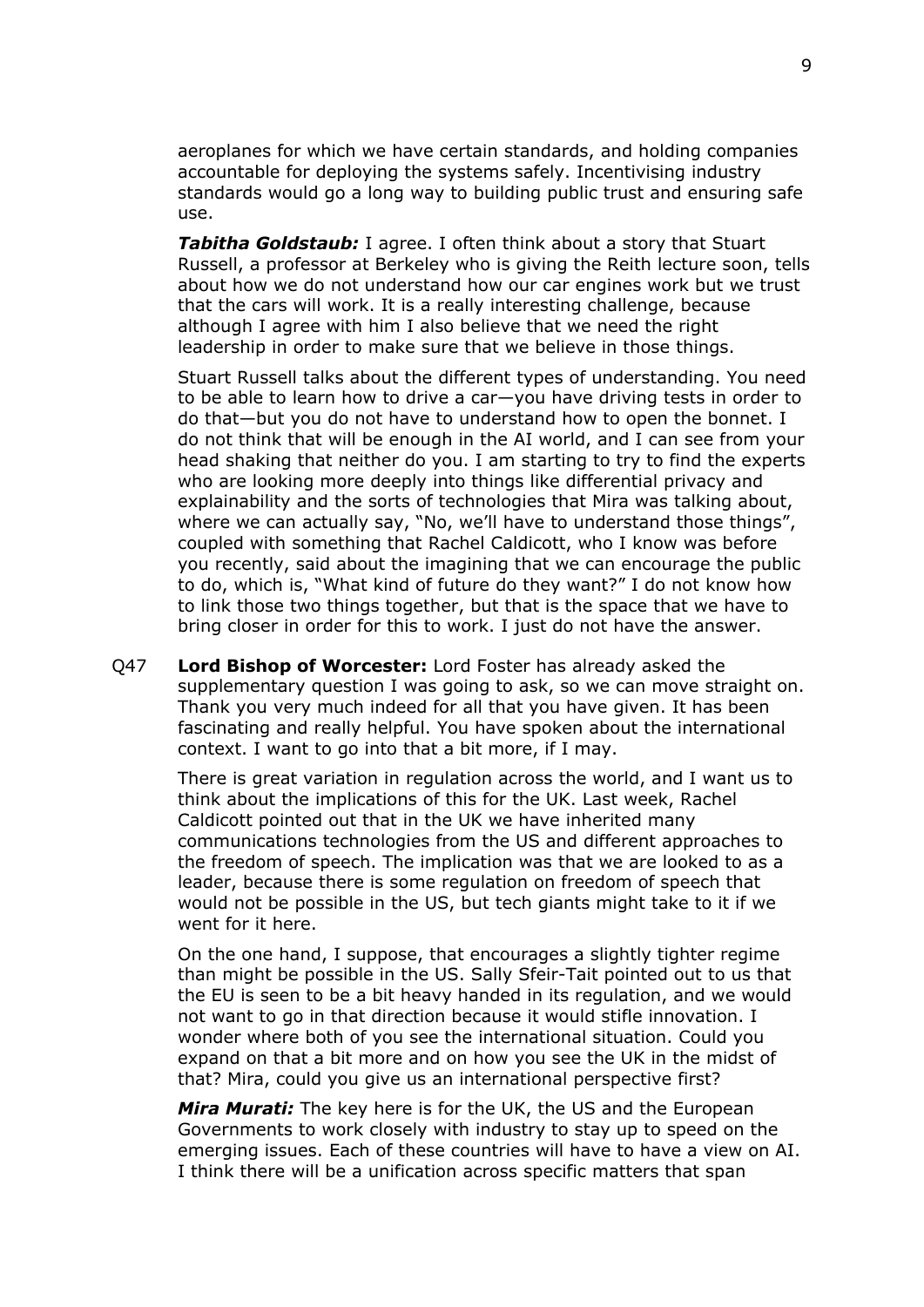countries, and perhaps there will be specific views that countries take on issues of privacy or healthcare, for example, which could vary from country to country but not on most matters.

I think there will be some agreement on the general principles of a fair, transparent, beneficial use of AI, and on how to ensure that the systems are reliable and safe and are treating all people safely and fairly. The key here is to work very closely with industry, because the pace of innovation will vastly outstrip the regulators' ability to update the rules.

As I mentioned earlier, GPT-3, just a year away from GPT-2, became vastly more capable than its predecessor. We certainly need regulators in the mix from all over the world to incentivise safety and consider and mitigate any bad impacts on society. There should be the steady flow of information and working closely in partnership between industry and Governments to make sure that we are moving as quickly as possible.

At OpenAI, some of the things that we do with the US Government include providing previews for new technologies that we are building, and working with regulators to red-team some of our tools or make our researchers available to explain what kinds of things we are seeing, some of the problematic things that people might be doing with our tools, and what we are learning in real time. The Government could also boost funding for research on alignment and interpretability, which are broad issues that span borders. This is important and realistic and something that could be done right away.

**Lord Bishop of Worcester:** That seems quite a positive assessment. Tabitha, would you agree?

*Tabitha Goldstaub:* I am hopeful, but I am not as optimistic. Starting with the tensions going between the US, the EU and the Chinese ways of looking at this, there are definitely a lot of similarities where there are clear areas of what some people call the low-hanging fruit—areas that no one thinks is right, such as AI-created deep fakes. There is quite an obvious move towards that not being thought of as acceptable; that AI should always have to label itself as AI.

Then again, we are seeing vast variations on other things. There is the Chinese Government's regulation at the moment, which came out of cyberspace administration, on recommended systems and algorithms using AI. They are looking very, very clearly in their regulation at taking more control of their systems and increasing their control of the information flows in speech, for example. The US system is the opposite. It is having less and less control. The EU is looking much more at regulating the technology and the harms. So everyone has a different point of view.

None of the experts I speak to in the UK feels like anybody has cracked this, which is why it is so important for the UK to take this leadership role. What I am excited about from the UK's perspective is the way we are seeing this as a sectoral approach that in some cases has been working very well. It also has its challenges, and maybe I can talk about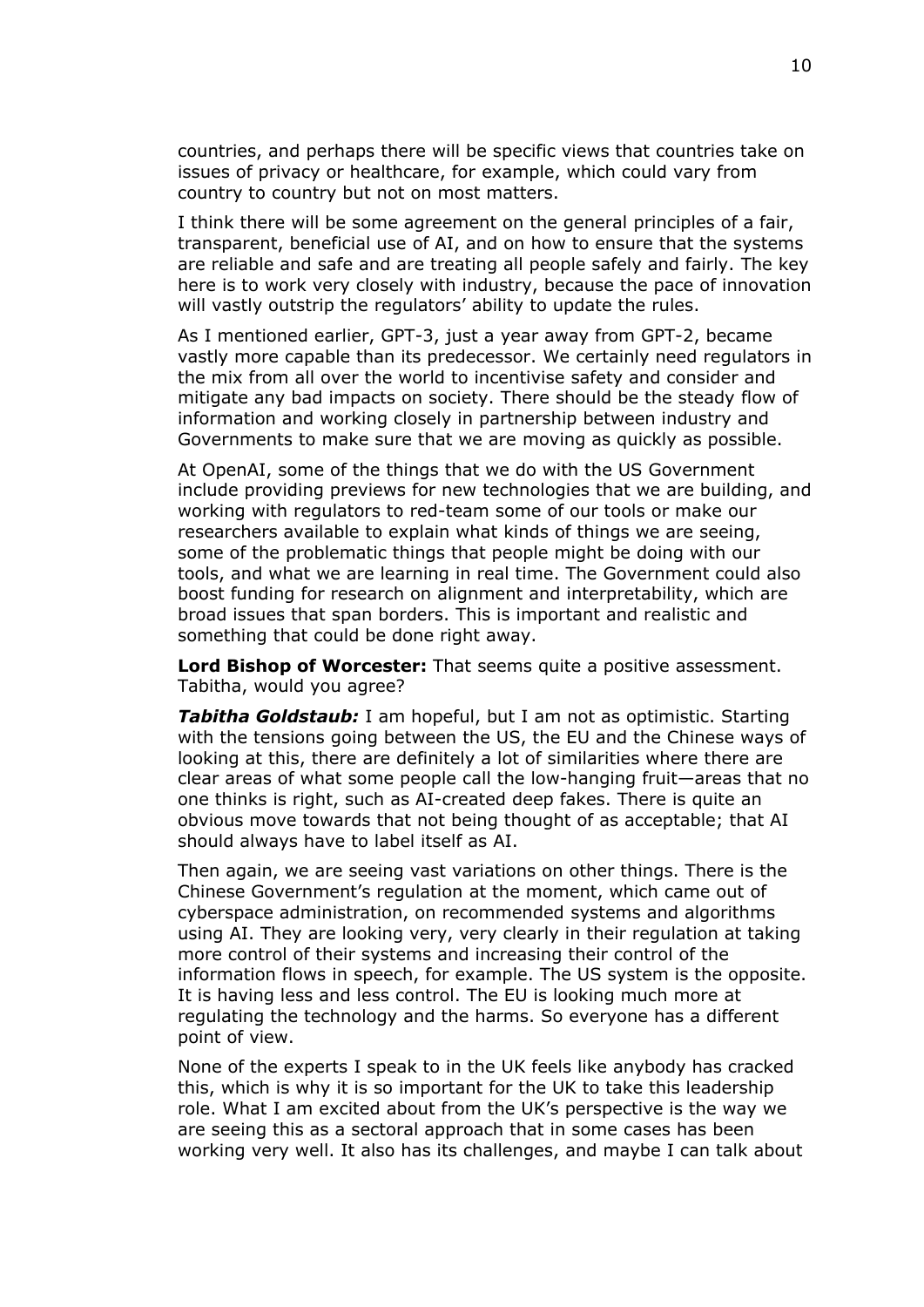that more in the next question, because this is not about the international.

If we look at our approach compared to other countries', I am hoping that our approach will look at both small and large companies. There are many wonderful things about GDPR, but one of the things that I think we struggled with was ensuring that small companies benefit from GDPR rather than it just being an absolute burden on them and an easy thing for big companies to be able to manage. That is an area where the UK can take a leadership approach in relation to the other countries, which we have not seen from their recommendations so far.

Q48 **The Chair:** Thank you both very much, Before I let our witnesses go, are there any other points that you think the committee should be thinking about in this area?

*Tabitha Goldstaub:* The only one is about this being the critical moment for the UK to decide whether we will continue with the sectoral approach or make tweaks to it. At the moment, there is the challenge of so many societal implications of AI, from the loss of agency, racism, bias, discrimination, privacy and climate harms to widening the digital divide. Every sector, regulation and regulator has gone very narrow in trying to resolve these things themselves because of the pace and the fact that this is obviously cross-sectoral. However, we are seeing some issues in that approach, because there is inconsistency across regulators. There are also overlaps and the fact that that is not the approach that we are starting to see internationally, as I touched on before.

Now, the Office for Artificial Intelligence and the Alan Turing Institute are looking into other ways to do this. There is: the removal of existing regulatory burdens, which is not proving to be very popular; retaining the current sector-based approach, which, as I just explained, is not popular; and introducing cross-sector principles, a set of rules, which is also proving unpopular.

That is why I wanted to raise this point, because I think that the option I gave right at the beginning of a common hub or pool of expertise, a place for collaboration to take place, is the only way we will be able to keep a sectoral approach but learn from and with each other, the wider ecosystem and so on, and really be the leader in this space. If we do not set this up quickly, the vacuum will be filled, because everybody needs to deal with this, whether it is regulators needing to deal with a specific problem or other countries deciding that they need to come up with guidance, principles or regulation. The time is now to create that common capacity.

*Mira Murati:* We are happy to provide early access to capabilities, just as we do with the US Government. If you need help with writing and understanding capabilities of the technology, we are happy to do that too.

I also wanted to emphasise the point about pace of progress and the extent to which these technologies are becoming increasingly more powerful. I talked earlier about where we are today and the capabilities